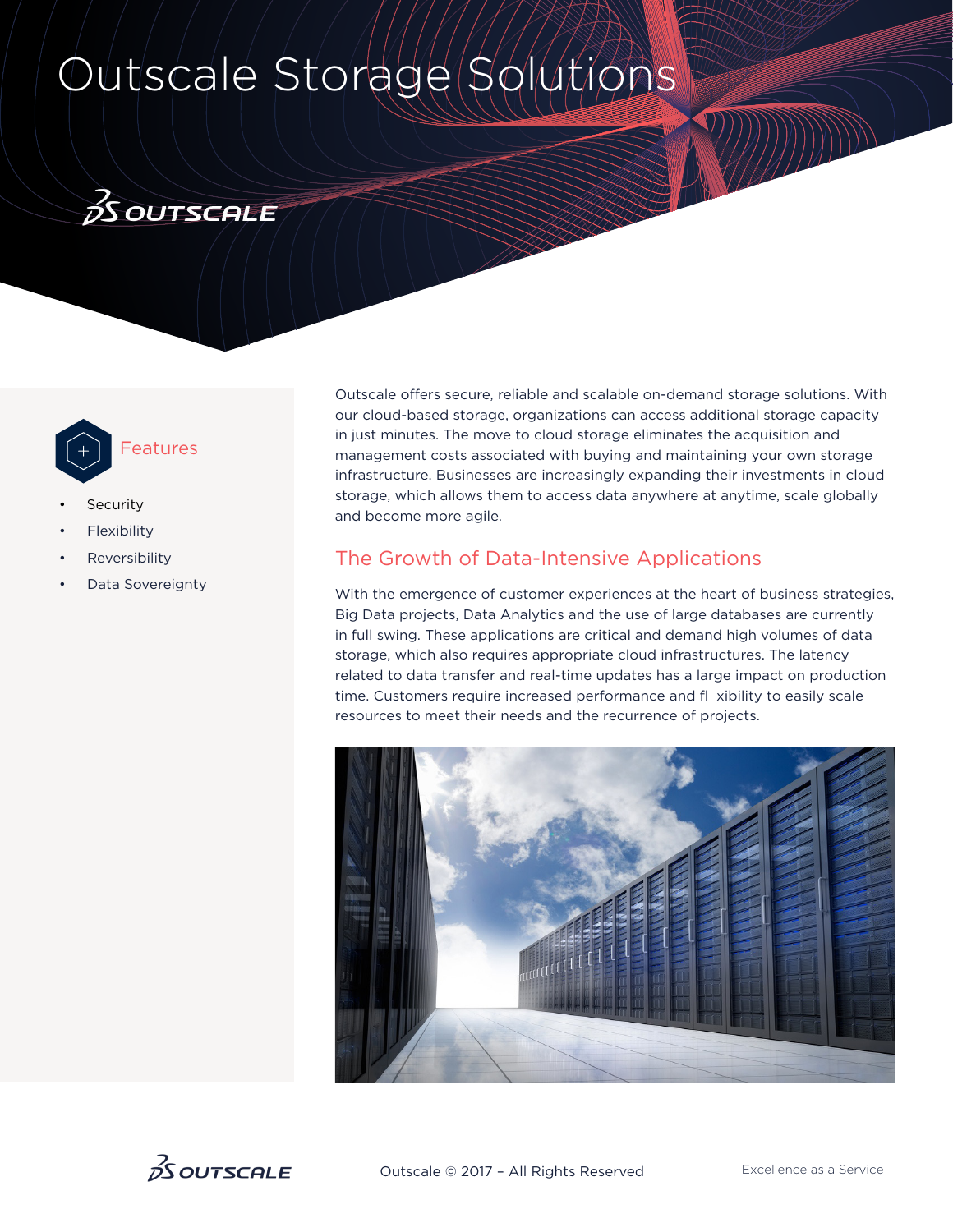## Outscale Storage - Robust, Secure and Scalable **Solutions**

Outscale offers two secure storage solutions that provide fl xibility and scalability:

**Object Storage Unit (OSU)** - Object-based storage allows you to store and manage your files with onfiden e in a replicated and highly available manner. It is scalable on demand and accessible directly via HTTP(s). It also can be manipulated by APIs in an identifiable ay. OSU is mainly used for data that changes infrequently but can be accessed and reviewed regularly. Outscale OSU is optimal for large files as ell as for web applications. OSU is also an excellent solution for static files, such as those used or websites (i.e. CSS files, images, javascript code, etc.)

#### **Benefits:**

- **• Ideal for Large Objects** you can store all types of files on OSU (Documents, Backups of databases, Multimedia, Archives, etc). OSU hosts large files
- **• Simplified Management** you can set up your own secure drive with ease and add the storage capabilities you need
- **Geolocation of Your Data** you choose the geographical area to store your data, benefit from the high availability and low latencies
- **• Confidentiality of Data** we preserve the confidentiality of your data and information in compliance with the policy of digital sovereignty
- **• Simplified Scalability and Instant Agility** Outscale OSU is available and integrated into the "Overflow on Object Storage" as part of the NetApp AltaVault application
- **• Easy Deployment of the Solution on Different Cloud Architectures** whether you choose public, private or hybrid cloud, OSU integrates your architecture perfectly
- **• Resilience of Data Acces**s your data is copied three to six times to maximize its durability

**Block Storage Unit (BSU)** - Block storage is based on standard or SSD technology designed to increase and guarantee the speed and quality of the response time to critical requests in terms of IOPS. It is chosen by companies to create and attach storage volumes in block mode to their virtual machines (VMs), allowing better elasticity, on-demand fl xibility and high availability.

#### **Benefits:**

- **• Elasticity** create storage volumes and add them to your VMs with ease
- **• On-Demand Flexibility** quickly scale your block storage capacities according to your needs: up to 36,000 IOPS per VM and 16 TB per volume
- **• Data Backups**  your data is backed up and recoverable through copies or snapshots of your disks
- **• An Optimal Availability Rate** the storage infrastructure in block mode provides an availability rate of 99.7%. This is based on a multi-bay and multi Data Center replication system

You can choose from three types of BSUs:

- **Magnetic BSU**, a part of the Standard HDD storage It is a block storage that is designed for cold storage tasks that do not require a large number of IOPS (less than 250 IOPS in write mode and 150 IOPS in read mode)
- **Performance BSU**, an Optimized SSD storage This solution is based on SSD technology and brings you up to 3,000 IOPS max in burst for volumes below 1TB. BSU volume varies from 1 to 16 TB disk size and configurable number of IOPS